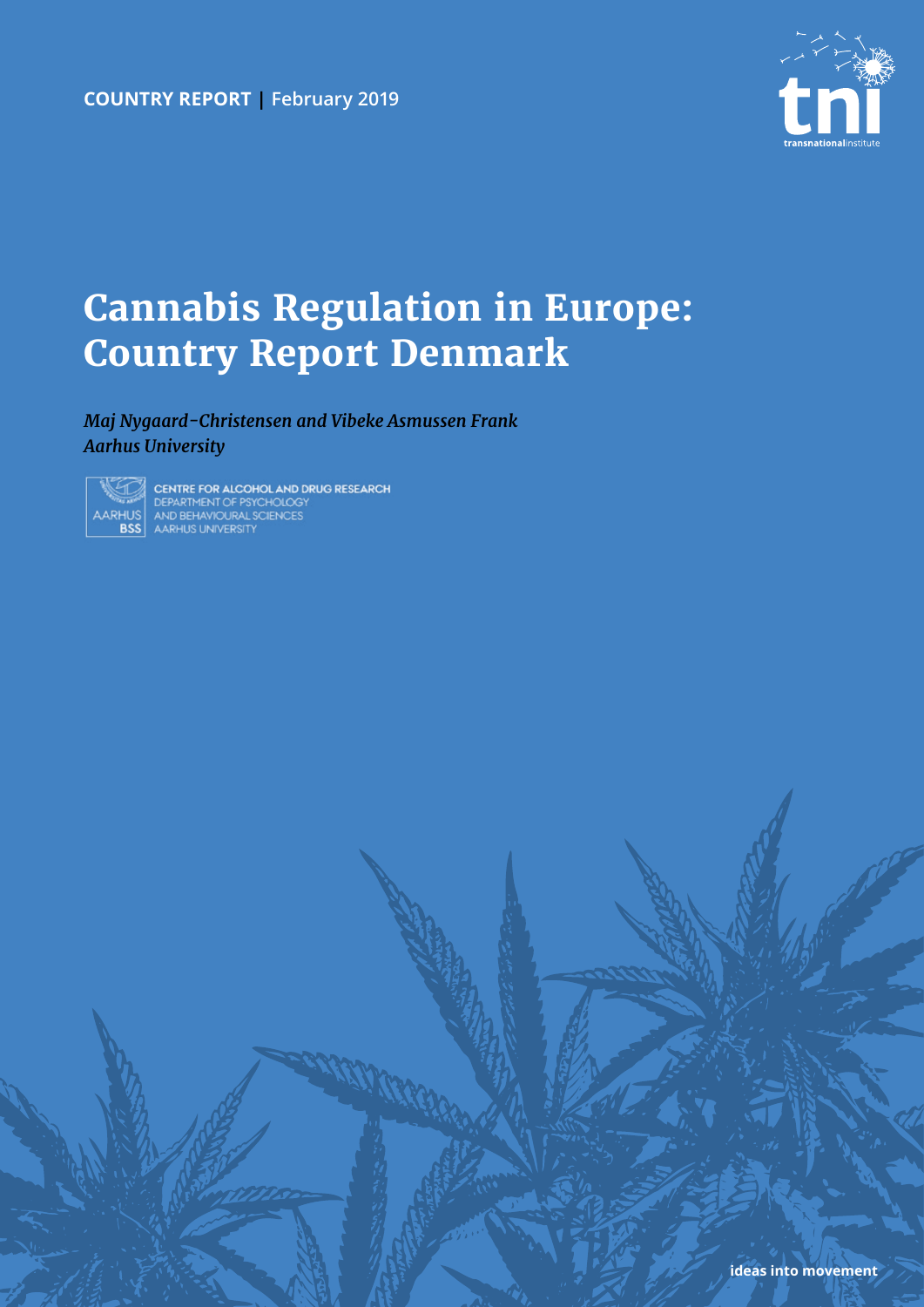## **Introduction**

This report examines policy and practice relating to the regulation of cannabis in Denmark. It was produced as part of a study of cannabis regulation models in Europe, funded by the European Commission and led by the Transnational Institute in Amsterdam. The broader study examines and compares experiences from European countries' experiments with cannabis regulation, including trial proposals for legalisation or decriminalisation of cannabis use, with a particular focus on larger cities in six countries. Denmark has no legal regulation regarding recreational cannabis use, and possession, production, import/export, and buying and selling of cannabis is illegal (Dahl and Frank 2012: 13). This overview of the legal and policy framework for the regulation of cannabis first introduces the policy shifts in cannabis control in Denmark, reviews the political positions on possibilities for legalisation or decriminalisation, and the international context influencing these. It then offers an analysis of how policy and police crackdowns on the open-air cannabis market in Christiania in Copenhagen led to a dispersal and restructuring of the market, with the entry of new criminal gangs. This part of the report indicates an increasingly repressive cannabis policy in Denmark, although there are some openings in the form of a trial for medicinal cannabis commencing in 2018, and a proposed model for legalised cannabis in Copenhagen Municipality.

## **From Tolerant to Repressive Cannabis Control**

Cannabis falls under the 1955 Euphoriant Substances Act, which is used for minor offences that can be punished with up to a two-year prison term, and the penal code's §191 from 1969, which refers to the organised sale and possession of larger amounts of narcotics. The Danish judicial framework does not distinguish between cannabis and other illegal drugs, including hard drugs such as heroin (Houborg and Vammen 2012: 44-45). The penal code's §191 from 1969 was, however, approved on condition that law enforcement would distinguish between cannabis and other drugs, as well as between users and sellers of illegal drugs (*ibid*: 23). Houborg and Vammen (2012) have documented the political and public concerns about young peoples' cannabis use in the 1960s. It was believed that the tightened drug legislation would reduce the availability of cannabis to young people (Houborg 2010: 789). Hence, the penal code's §191 was aimed at suppliers rather than users of cannabis (*ibid*). Political leaders at the time were not in favour of proposals for outright legalisation of cannabis, but were concerned that the introduction of stricter sentences risked further criminalising cannabis users (Houborg and Vammen 2012: 40). Hence, in practice, for over 30 years law enforcement remained relatively lenient towards cannabis users, and to some degree also towards sellers of cannabis (Møller 2010: 135). Cannabis possession for one's own use (up to 10 grams) was not penalised before the early 2000s, and apart from occasional raids and arrests, the street-level cannabis market in the Freetown Christiania was not regularly policed (*ibid*).

The lenient cannabis policy and enforcement practice changed after 2001, when a right-wing government was elected, replacing the previous centre-left government headed by the Social Democratic Party (Møller 2009: 339). This took place in an environment of growing concerns about new forms of drug use among young people, such as ecstasy, the growth of cannabis 'hash clubs' at private addresses (Frank 2008: 28), and critiques of the depenalisation approach to drug possession that had been in place until then (Houborg 2010). These concerns came to have a marked impact on political debates on cannabis. The new government introduced a 'tough on crime' agenda, which led to significant changes to Danish cannabis policy and enforcement practice that continue to shape political debates and police practice today. The 2003 action plan, 'The Fight Against Drugs', led to harsher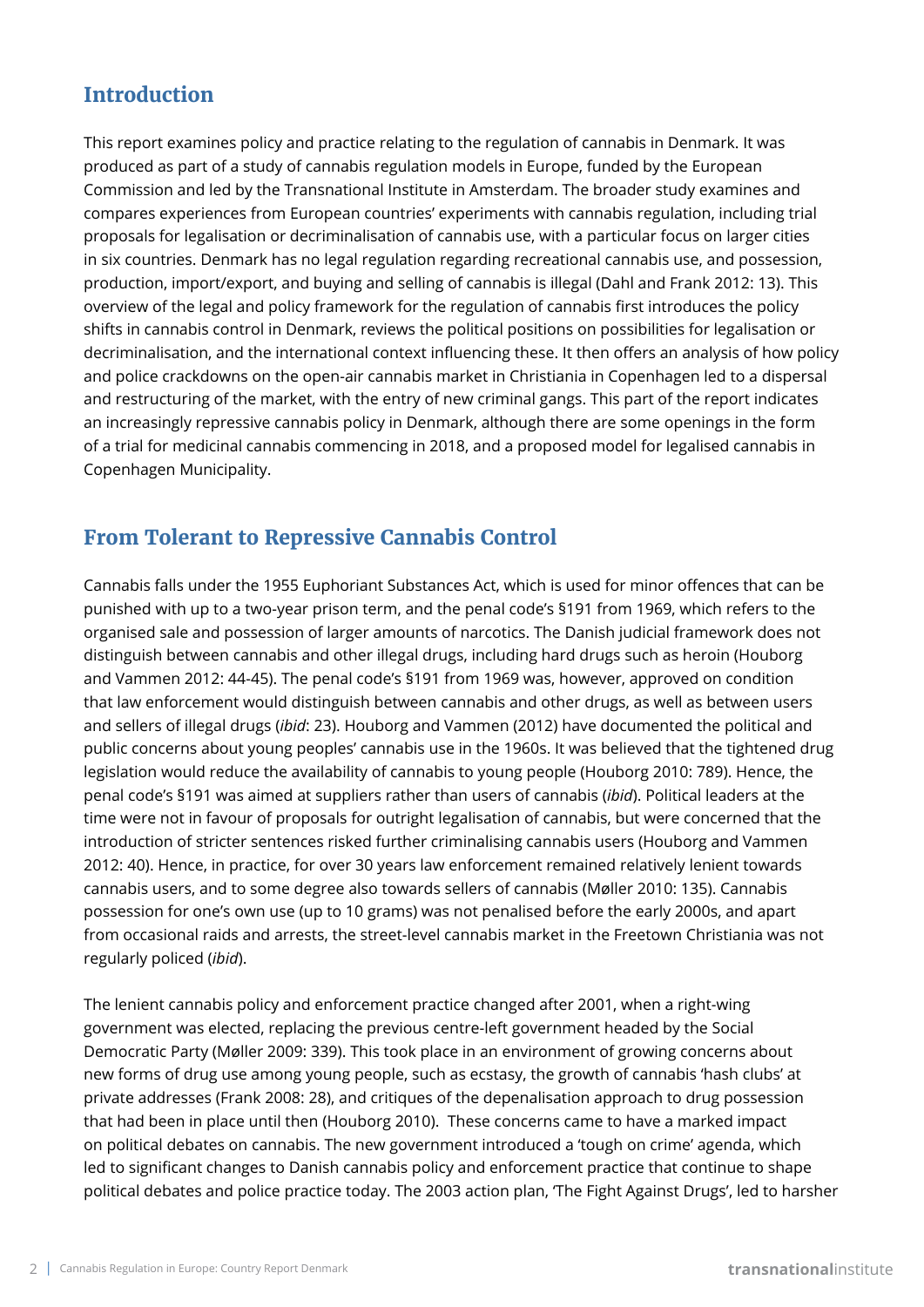enforcement of punishment for cannabis possession, to the extent that possession up to 9.9 grams was punished, at the very least, with a fine (Frank and Dahl 2012: 14). This put an end to the former distinction between drug users and sellers, so that possession of any amount of cannabis would now result in a fine rather than a warning (Frank 2008). A 2007 change in the law meant that fines associated with second and third charges for possession of illegal drugs would increase by 50 and 100 per cent respectively, and also opened up the possibility that warnings could be issued in place of fines for heavy drug users for 'social causes' (Houborg and Pedersen 2013: 21). Further possible exceptions include buyers providing testimony against a dealer, and tourists, who will be requested to leave the country (Frank and Dahl 2012: 14-15). Research conducted by Esben Houborg and Michael Mulbjerg Pedersen indicates that in practice, however, the possibility of issuing a warning for people with a history of drug treatment is rarely used (Houborg and Pedersen 2013: 23). On the basis of interviews with police officers, the researchers further suggest that officers are not always aware of the possibility of issuing warnings based on social causes (*ibid*: 25). Hence, there are multiple cases of police issuing fines rather than warnings to people with a history of problematic drug use and drug treatment, indicating that in practice, the government's zero-tolerance policy also tends to target this group of cannabis users (Information 2016; Houborg 2010).

# **Political Positions on Legalisation**

As of January 2018, five of the nine parliamentary parties in Denmark were in support of state-controlled legalisation of cannabis, while the other four were against any kind of decriminalisation. The parties in support ranged from left-wing to centre-right while those against decriminalisation included the Social Democrats, centre-right and right-wing parties.<sup>1</sup> As Denmark has a tradition of minority governments (headed by either Socialdemokratiet or, as currently, *Venstre*) there is overwhelming opposition towards legalisation or decriminalisation. However, political positions regarding cannabis regulation are not static, as demonstrated in 2016 when the centrist party *Radikale Venstre* changed position on the issue, following a shooting episode at the cannabis market at Christiania in Copenhagen. The party is now in favour of a trial period for state-controlled legalisation of cannabis and in late 2016 submitted a proposal that the government should commence pre-legislative work on a draft bill for a three-year trial period of legalised cannabis. The proposal was rejected by the government, and unless any of the dominant political parties change position on the issue, such an experiment is unlikely to be introduced in the near future. At the municipal and local level, there are examples of politicians going against the party line on the issue, such as Copenhagen's Social Democrat mayor Frank Jensen, who actively supports the idea of a trial for legalised cannabis in Copenhagen Municipality.

## **International Context**

Denmark has signed international conventions relating to drug and cannabis control, including the 1961 Single Convention on Narcotic Drugs, the 1971 Convention on Psychotropic Substances, and the 1988 United Nations Convention Against Illicit Traffic of Drugs and Psychotropic Substances (Frank and Dahl 2012: 13). In recent parliamentary debates on cannabis regulation, political leaders who oppose legalisation have referred to these international conventions, as well as Denmark's 'international responsibilities', to support arguments against legalisation. This was seen in the government party *Venstre*'s 2016 rejection of a proposal to commence work for a trial legalisation of cannabis, when then Health Minister Karen Ellemann commented: 'Cannabis is covered by the first of three United Nations narcotic conventions. Drugs covered by the convention can only be possessed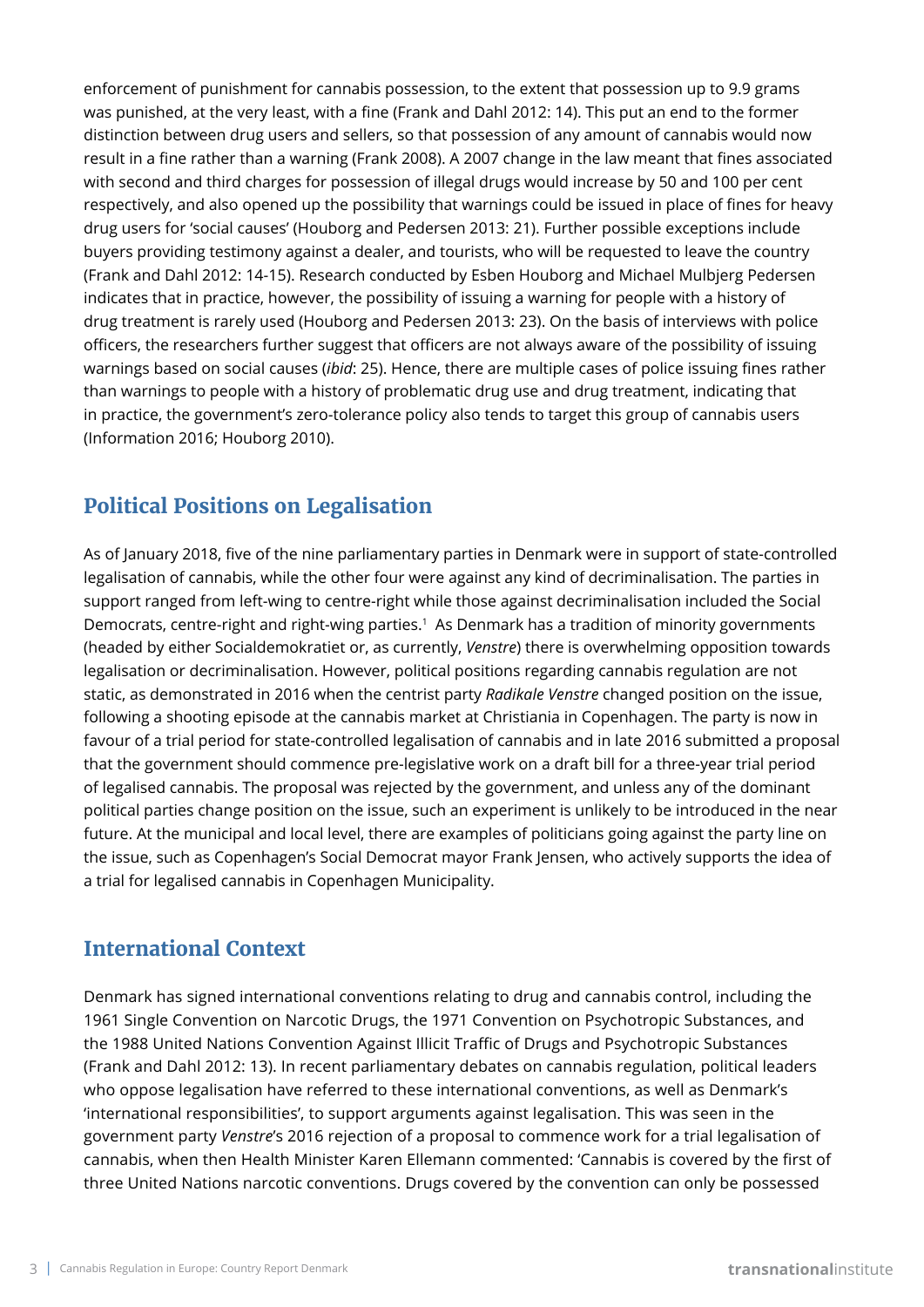for medical and scientific purposes. Legalisation or a suspension of the restriction against cannabis as an intoxicant will, in the view of the government, run counter to Denmark's international obligations' (Folketinget 2016: 3).

Denmark's approach to cannabis control has traditionally been less strict than that of its Scandinavian neighbours, Norway and Sweden. This is now changing with the Norwegian government's recent (2017) push towards decriminalising drug use, a decision that follows from the view that substance users should be helped with treatment rather than being punished (VG Nyheter 2017). In this view, cannabis use is defined as a public health problem rather than a crime and security issue. There are no immediate indications that Denmark will follow in the footsteps of Norway's drug reform, although political debates frequently refer to findings from other international experiences of legalisation or decriminalisation, including Portugal, the Netherlands, Uruguay and the US state of Colorado. However, such references appear to be made equally by supporters and critics of the idea of legalisation, suggesting that international experiences are interpreted differently in political debates on the issue.

## **Christiania: Crackdown and Dispersal**

The Freetown Christiania in Copenhagen, Denmark's capital, has been a recurring reference point in Danish political debates and policy initiatives relating to cannabis regulation. Cannabis smoking has been central to the social environment of Christiania from its early days (Frank 2008: 29). Christiania grew out of the hippie movement and youth revolts of the 1960s and 1970s. Their experiments with alternative ways of living and organising led to the founding of a number of communes across Denmark as well as the Freetown of Christiania in Copenhagen. The Freetown was founded in 1971, when squatters occupied an abandoned military area in Copenhagen surrounded by embankments that form part of a centuries-old fortification. The neighbourhood is known for its many colourful buildings erected throughout the area and on the surrounding embankments, its car-free streets, alternative creative scene, and, not least, the street-level cannabis market on Pusher Street, which has operated at Christiania since its beginning. Pusher Street is now one of the largest street-level cannabis markets in Northern Europe (Møller 2010: 135). Today, approximately 800 people reside in Christiania, which is one of Copenhagen's primary tourist attractions. Police crackdowns on Christiania's cannabis market often occurred in the context of political debates about closing the Freetown, which remained under state ownership. The threat of Christiania's closure meant that inhabitants occasionally removed cannabis stalls on their own initiative (Asmussen 2008). However, in 2012, a Christiania-based foundation took out a mortgage to buy most of the buildings from the state, with the exception of the surrounding embankments, which remain state-owned, but are protected due to their historical status as a military fortification.

Over the past decades, references to Christiania have figured prominently in political calls for harsher punishment for selling cannabis, most recently in January 2018 when the right-wing Danish People's Party (Dansk Folkeparti) initiated a parliamentary hearing about the situation in Christiania. Christiania's cannabis market has traditionally been controlled by the motorcycle gang Hells Angels, with the involvement of others such as Bandidos and Satudarah. Since hard drugs have mostly been kept out of Christiania, the cannabis market was mainly tolerated until the early 2000s. 2 The 2003 action plan 'The Fight Against Drugs' however, entailed plans to close Christiania's cannabis market. In 2004, police raided Pusher Street and closed down cannabis stalls, arresting 60 dealers and 20 lookouts (Asmussen 2007, 2008; Møller 2009). Moreover, a zero-tolerance zone was put in place which focused on cannabis buyers. After the raid, there was regular patrolling, although this dwindled over time. Møller has documented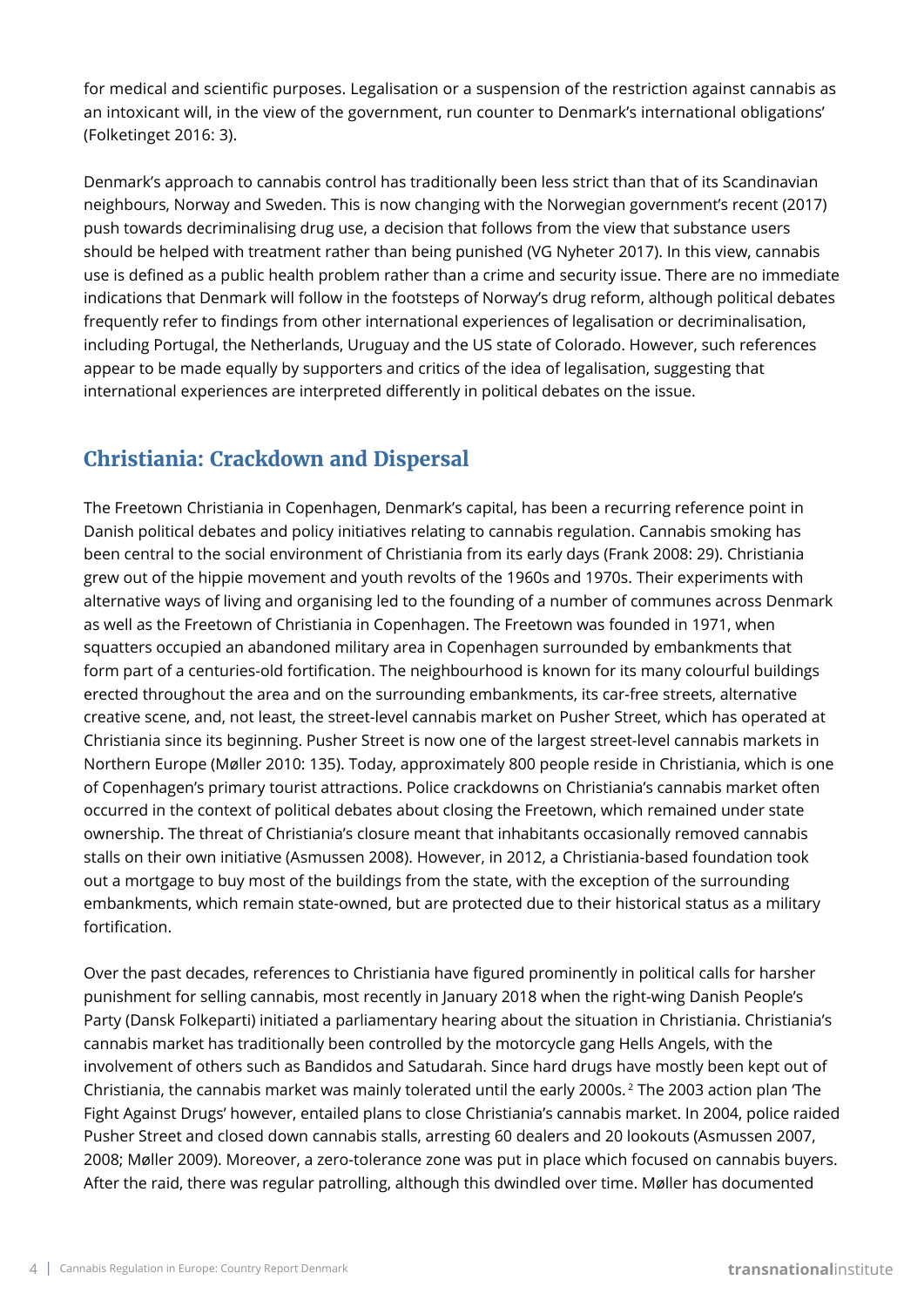how the closure of, and subsequent increased police attention to cannabis sale in, Pusher Street has led to the dispersal of the cannabis market, with more covert cannabis sale occurring in hash clubs throughout Copenhagen (Møller 2010: 137, 2017: 26; Frank 2008). Recently, researchers have begun to explore the emergence of new modes of cannabis distribution, such as 'mobile dealing', a kind of delivery service where buyers call sellers and make appointments for the delivery of illegal drugs. In Denmark, such delivery services are today popularly known as 'brown couriers', because their primary product is cannabis (Søgaard, 2017). A final consequence of the crackdown on Christiania was that cannabis sale in other areas no longer took place separately from the sale of other 'harder' drugs (Møller 2009: 341).

Following the crackdown and initial 2004 closure of Christiania's cannabis market, cannabis sales have repeatedly reappeared in the area. For a while, these took place less openly, but despite repeated raids, the cannabis stalls in Pusher Street have reappeared. In September 2016, when a cannabis dealer shot and injured a civilian and two police officers, inhabitants of Christiania again removed the stalls on their own initiative, but they reappeared not long after. In November 2017, police targeted cannabis buyers in Christiania through the use of drone surveillance of Pusher Street, where cannabis was again sold openly from stalls. They subsequently arrested 60 buyers and confiscated 11.7 kg of cannabis and 3,478 joints (Politiken 2017a). Stalls were again fully operating when the police moved in once more on 21 December 2017, and removed around 40 stalls and confiscated a smaller amount of cannabis. In May 2018, police crackdowns at Christiania intensified. Following a three-day closure of the cannabis market by people living in Christiania, the police removed cannabis stalls from Pusher Street on two consecutive days, and vowed to intensify their presence with daily patrolling with the aim of putting a permanent stop to cannabis stalls in the area (DR 2018d). As already noted, policy changes in the early 2000s dissolved the previous distinction between cannabis users and sellers. Police interventions in Christiania mirror this general tendency towards an increasingly repressive 'zero tolerance' drug policy and its enforcement, which targets not only sellers and distributors of cannabis, but also buyers and users. Moreover, as will be described below, in Denmark there has been an increased focus on gangs and organised crime in political and public debates about cannabis in recent years.

## **Gang Crime**

Intensified political attention and repeated police crackdowns on Christiania contributed to opening the cannabis market to a new set of criminal groupings. Kim Møller has explored how the crackdown led to a restructuring of the cannabis market, which allowed immigrant youth gangs to enter it (Møller 2017). These figured prominently in media reports on a 'gang war' in Denmark throughout 2017. A culmination of shooting incidents occurred primarily in the Copenhagen neighbourhood of Nørrebro, but also in Aarhus, Denmark's second largest city. During the summer and autumn of 2017, the gang conflict and its effect on the lives of ordinary residents in Nørrebro was widely reported in the Danish media. Between mid-June and early November 2017, approximately 40 shooting incidents took place in Copenhagen with 20 people injured and four killed (Politiken 2017b). The exact causes of the conflict are disputed, but have been described as a turf-war between criminal gangs, as well as competition over the share of the illegal cannabis market. On 12 December 2017, Brothas and Loyal to Familia agreed to a 'ceasefire', which has so far put an end to the violent confrontations that culminated in 2017.

References to the gang conflict appeared to play an increasingly central role in political debates about cannabis and possibilities for its legalisation. In January 2017, the then Social Democrat mayor of Copenhagen, Jesper Christensen, who had previously pushed for a trial legalisation in Copenhagen,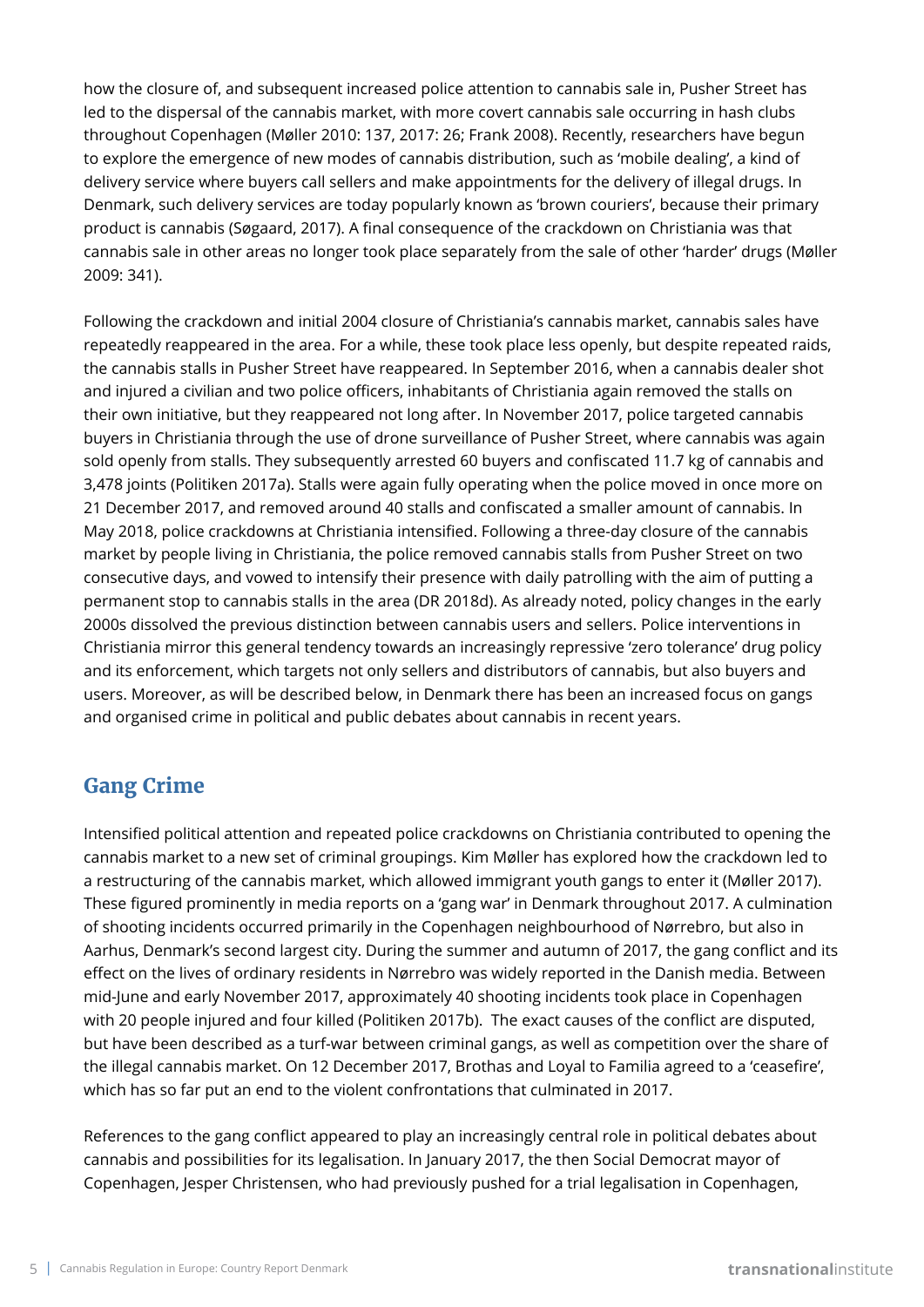put forward two key arguments for the municipality's calls for a such a trial. First, he suggested that legalisation would 'remove some of the economy of the criminal gangs who today profit from cannabis being illegal' (Information 2017). Moreover, he suggested that the trial would enable the municipality to have better access to youth who sought contact with criminal groups in Copenhagen, and to prevent children and youth from using cannabis (*ibid*). Likewise, *Radikale Venstre's* 2016 proposal for a trial legalisation of cannabis noted that:

The illegal cannabis sale at Christiania and elsewhere is controlled by organized criminals and gangs, and the year-long intervention against these gangs and the illegal cannabis sale has not come to fruit – on the contrary. Cannabis sale supports a tough and criminal environment which creates insecurity for ordinary people, and puts demand on the police … Therefore, it is necessary to rethink and explore the possibilities for a responsible and controlled way of legalizing cannabis, so that cannabis sale does not continue to remain a lucrative business for organized criminals. (Folketinget 2016: 2)

In rejecting the proposal, the government party *Venstre* likewise made references to the issue of gang crime, but argued that removal of the illegal cannabis market through legalisation would only mean that gangs move on to other criminal activities, such as the sale of harder drugs (Folketinget 2016). Before 2017 there had also been gang rivalries over the cannabis market, including shootings. The issue of gangs and organised crime has thus become increasingly central in Danish debates about cannabis and its legalisation and decriminalisation, but has not significantly altered political party *positions* on cannabis regulation. An exception is *Radikale Venstre* which, as mentioned above, changed its stance on the issue following a shoot-out in Christiania which left two police officers and a civilian injured. Otherwise, parties which oppose legalisation have referred to the criminal cannabis market to support arguments against legalisation, while those in favour argue that legalisation would significantly reduce the income base of criminal gangs. In summary, the issue of gang crime has become central in Danish debates about cannabis legalisation, but has not to date had a significant impact on the possibility that proposed regulated legalisation of cannabis will be approved by the government.

Authorities' concern with the intertwining of criminal organisations and the cannabis market has also resulted in a tightening of legislative control (Korsell and Larsson, 2011). These include amendments of Danish procedural law in 1997, making it easier for police to conduct surveillance and house searches (Cornils and Greve, 2004). Furthermore, legislative changes in 2003 made it easier for police to use undercover agents, and introduced a new punitive measure enabling police to confiscate money and valuables from those convicted of drug-related crimes if they could not prove that these had been generated though legitimate means. This measure was controversial, as it included a shift in the burden of proof (Møller, 2011).

## **Medicinal Cannabis Framework**

While there has not been a sustained public or political debate about cannabis for recreational use, debates about medicinal cannabis have been prominent in Danish media. Several political leaders and other public figures have campaigned for legalised medicinal cannabis and on 3 December 2017, the Danish Parliament unanimously voted in favour of a four-year trial period legalising medicinal cannabis for a select group of medical patients. The trial period began on 1 January 2018. Prior to this, it had been legal for doctors to prescribe certain industrially produced medicinal cannabis products. Sativex products were approved by the Danish Medicines Agency (*Lægemiddelstyrelsen*) and could be prescribed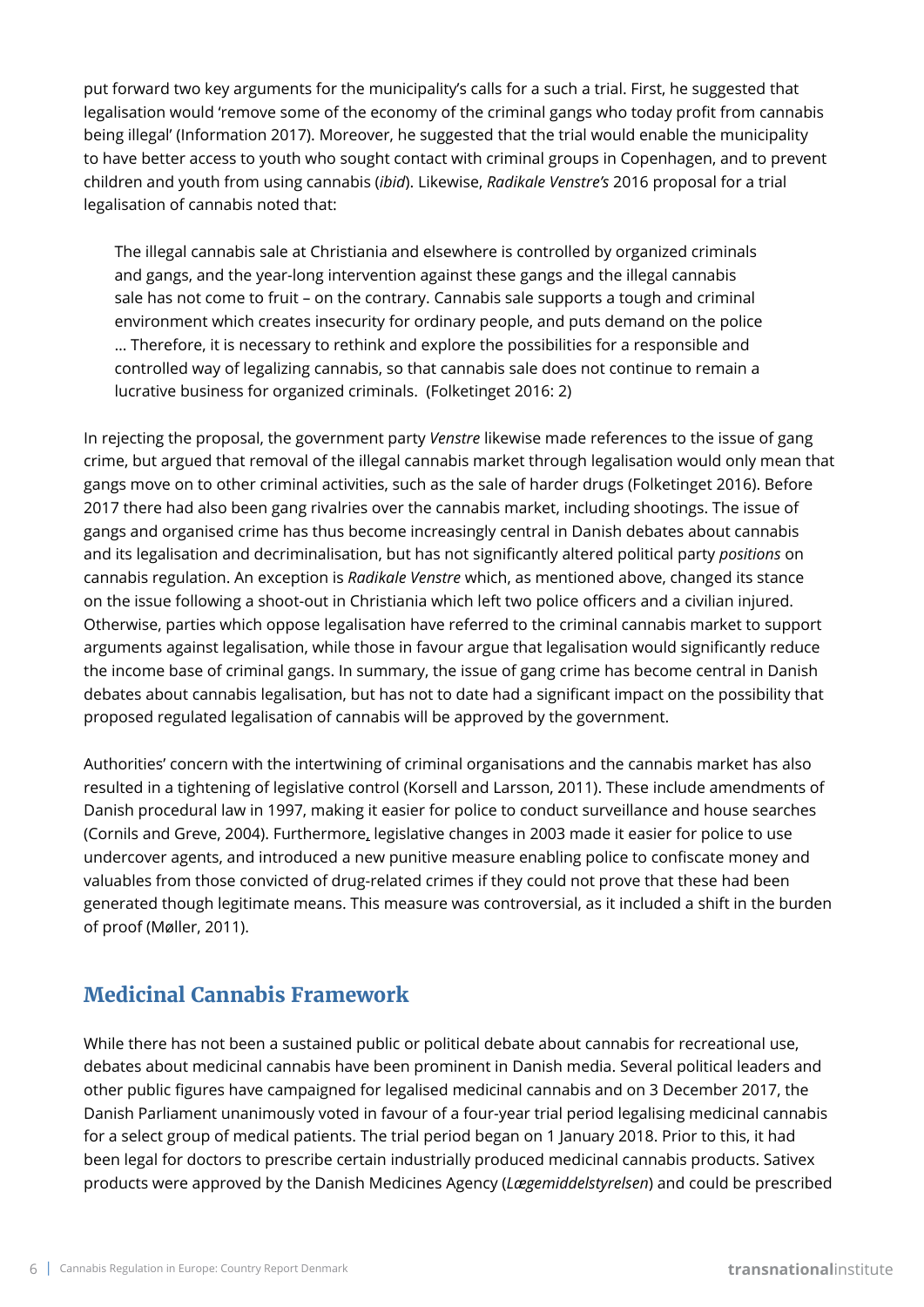to patients with muscular sclerosis (MS). The trial period that began in 2018 opened up a broader variety of products which do not have to be approved by the Medicines Agency or be prepared by a pharmacy. Moreover, medicinal cannabis can now be prescribed to patients (over the age of 18) with MS, spinalcord injuries, undergoing chemotherapy or suffering chronic pain. For all patients, all conventional treatments should be exhausted before a doctor can prescribe medicinal cannabis. Cannabis used for medicinal purposes can either be imported or grown in Denmark. The trial thereby opens the market for companies to grow cannabis in Denmark. By November 2017, 15 companies had applied to the Danish Medicines Agency for permission to do so.

The trial was met with opposition from Danish doctors, because of insufficient medical evidence about the effects and possible side-effects of medicinal cannabis. Immediately after the trial start-up, the media reported that patients found it hard to identify doctors who were willing to prescribe cannabis. Indeed, several medical associations advised doctors not to do so. For instance, the Danish College of General Practitioners stresses that 'the cannabis products politicians want doctors to prescribe and take responsibility for are not approved by authorities', which is problematic in relation to patients' safety. They further underline the lack of knowledge about the effects of medicinal cannabis on chronic nerve pain, and the side-effects potentially caused by cannabis use. In conclusion, doctors are advised not to prescribe medicinal cannabis but are encouraged to refer patients to a specialist. Likewise, they are advised not to renew prescriptions originally made by specialists (DSAM 2018). In response, the Patients' Association has suggested making a list of doctors willing to prescribe cannabis so that patients can be referred to them (DR 2018a). This has been rejected by the General Practitioners' Association on the grounds that it would put too much pressure on those doctors, and because it is not necessarily possible for a doctor to treat other doctors' patients (*ibid*). In response, Health Minister Ellen Trane Nørby encouraged patients to 'change doctors' if their own doctor refuses to prescribe cannabis (DR 2018b). These start-up difficulties, which remain unresolved at the time of writing, have caused patients' organisations to warn of the risk that patients will come to rely on the illegal cannabis market.

## **Comparative Framework for Cannabis Regulation Proposals – the Copenhagen Model**

Because of the overall political opposition to legalising or decriminalising cannabis, there is no active regulation model in Denmark. Before the November 2017 municipal elections, an alderman and two town councillors in Aarhus municipality, representing three different left-wing political parties (*Enhedslisten, Alternativet, and Socialistisk Folkeparti*), promised to push for a three-year trial in Aarhus municipality following the elections. In a column published in the local newspaper, they referred to the issue of gang crime, and emphasised the growth of gangs in Aarhus in 2017 and argued that legalisation would serve to reduce their income base (Medom et al. 2017). At present, no proposal has been formally presented in Aarhus, and Copenhagen remains the only municipality that has actively pushed for legalisation.

Copenhagen's City Council submitted cannabis-regulation proposals to the government in 2012, 2014, and 2016, all of which were rejected. This section summarises and describes the 'Copenhagen Model', as these proposals are known, focusing on the 2014 proposal, which has been the most detailed so far, and has accompanied subsequent proposals to the government, most recently in 2016 when *Radikale Venstre* submitted a proposal for a trial legalisation of cannabis. The 2014 proposal outlined suggestions for a trial model for controlled legalisation of cannabis in Copenhagen municipality. Two overall aims of the trial were outlined, namely that the trial should lead to a reduction of users and of harmful effects and to a reduction of the income base for organised crime.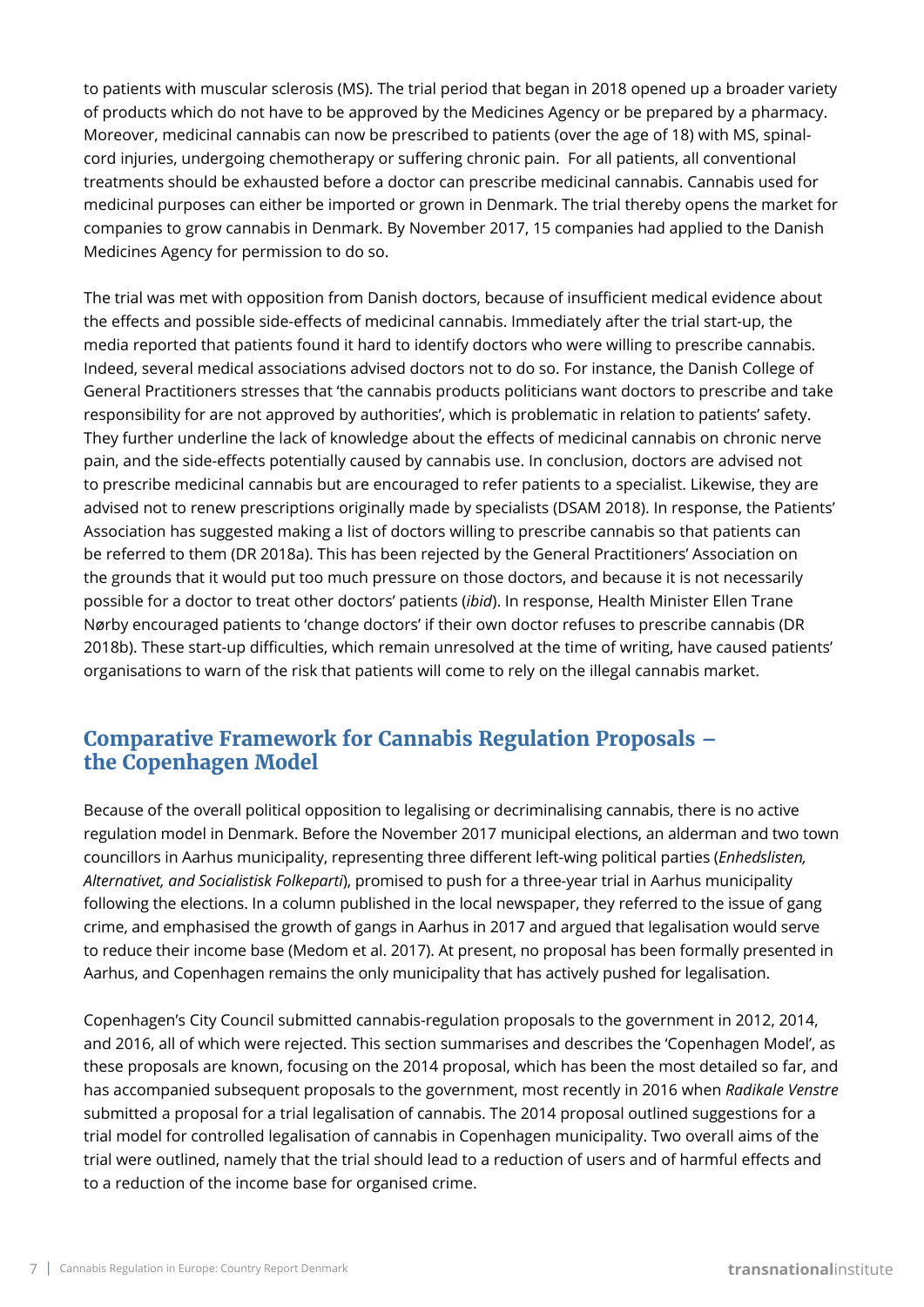## **Summary of Copenhagen City Council's 2014 Proposal for Cannabis Legalisation**

The proposal outlines a three-year trial period, and argues that controlled legalisation would ensure better control of cannabis products and the cannabis market, and contribute to removing the income base for organised crime. The proposal details the character of sales outlets, product types and user groups, prevention and treatment initiatives, and the organisation and evaluation of the trial.

## **Sales outlets**

The proposal suggests that there should be five or six municipal sales outlets with trained staff in Copenhagen neighbourhoods. The number and location of sale venues should ensure a balance between the risk of causing too widespread availability of cannabis, and of deterring users from obtaining cannabis from the illegal market if they regard the municipal cannabis outlets as too inaccessible. This concern also affects the proposal's suggestions for sale hours: most municipal outlets should be open only during the day, while a single outlet should be open at all hours to ensure that night-time buyers do not resort to the illegal market. The proposal underlines that no products other than legal cannabis and possibly related equipment should be sold at municipal outlets. Moreover, it proposes that these should offer a 'neutral environment' that does not serve to encourage cannabis use, and that there should be access to information about cannabis products, harmful effects, and treatment offers.

## **Products and users**

The proposal suggests that cannabis should be produced in Denmark and sold by municipal authorities. Little mention is made of the product itself, except that it should contain an 'appropriate balance' between CBD and THC, and that it should match the expectations of users who are believed to be recipients of the majority of illegal cannabis sales, and who experience the most harmful effects of cannabis. In short, the product should match the expectations of regular rather than occasional cannabis users. This should ensure that at-risk users opt to buy legal and municipal-regulated cannabis instead of turning to the illegal market. The proposal suggests that this will protect 'heavy' users from the harmful effects of illegal products, including the risk of them moving on to harder drugs. Prices of municipal cannabis products should match those on the illegal market. Buyers should be at least 18 years of age and reside in Denmark, in order to prevent cannabis tourism. When purchasing cannabis, they should identify themselves with their social security card, but should not be registered, in order to avoid scaring off users from the legal market. Buyers should be able to purchase a maximum of 5 grams a day, although the proposal leaves an opening for special regulations to apply to individual cannabis users. It further suggests that users tend to reduce their consumption of cannabis when the stress connected with obtaining drugs on the illegal market is reduced. This, it is further argued, might support their mental capacity to undergo substance-use treatment.

## **Prevention and treatment**

In connection with the trial, the municipality will develop a prevention strategy with interventions that take into account the possibilities and challenges that may emerge during the trial period. The proposal suggests that municipal cannabis sale can be expected to generate a surplus since, it is argued, cannabis is relatively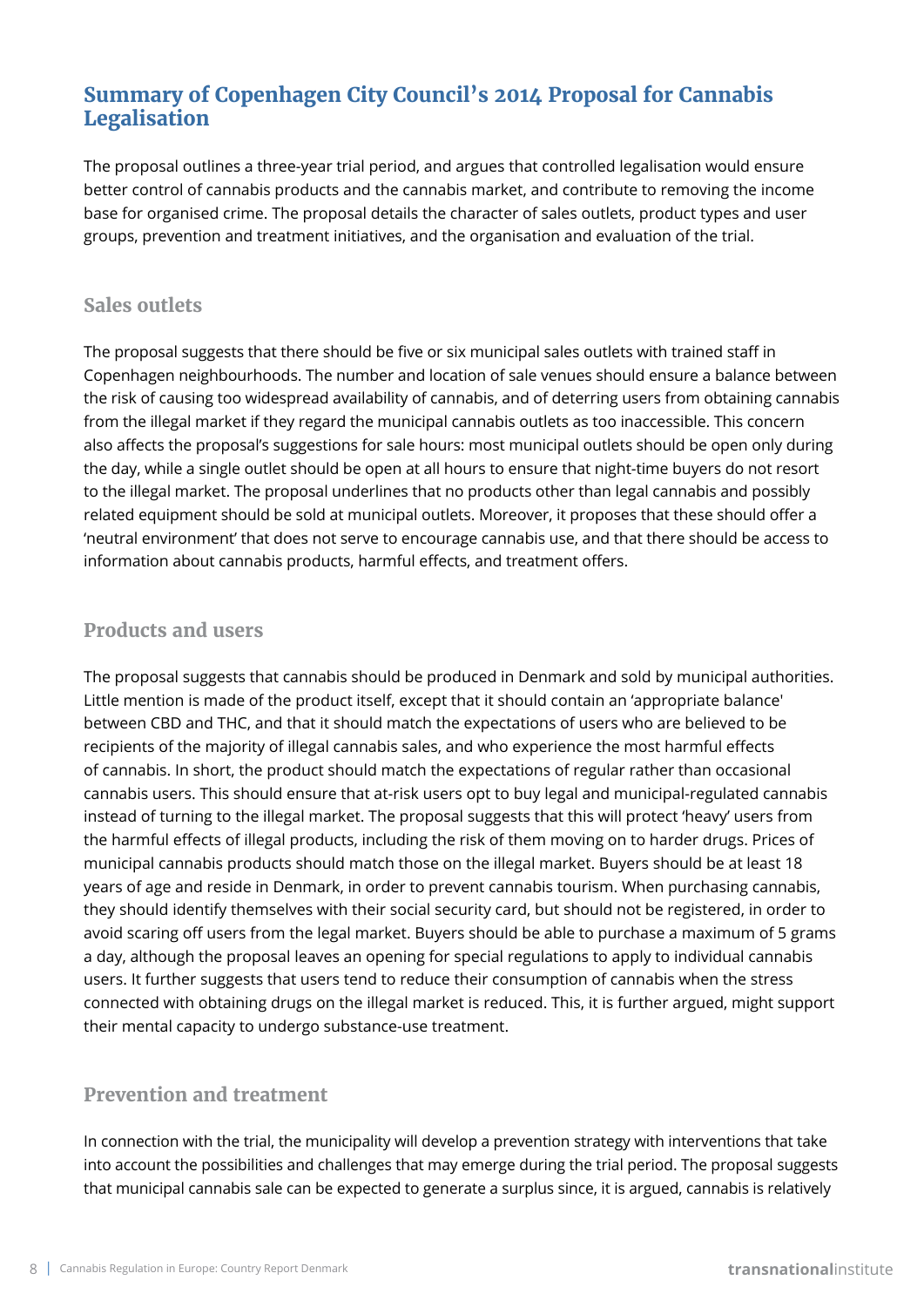simple to grow, and because legal sale does not entail costs relating to guards, and because illegal sellers have a large profit from cannabis sale. The profit from municipal cannabis sale should go to prevention and treatment, with the aim of supporting a diversified approach to different target groups, including an expanded early-intervention and treatment approach, including at the youth education institutions.

#### **Law**

The trial will require new legislation, including guidelines for municipal-led production and sale, clarification of circumstances such as the maximum amount for private possession, and guidelines for cannabis use in a public space.

## **Organisation and evaluation**

In terms of organising the trial, the proposal suggests the formation of a steering group with responsibility for defining and adjusting the trial framework. This includes decisions such as determining and balancing the price of municipal cannabis products in relation to consumption and the illegal market, adjustment and quality control of products, the development of information material, etc. The steering group should include representatives from Copenhagen Municipality, Copenhagen Police, relevant state authorities and those in charge of evaluating the trial. Ongoing evaluation should be conducted with the possibility of adjusting and if necessary terminating it if its effects turn out to be detrimental to the aims of the trial. The ongoing evaluation ensures a qualified assessment of whether it should become permanent. Evaluation should give the steering group the opportunity to make adjustments during the trial, including the possibility of ending the trial if its effects are 'disadvantageous'.

# **Political Reception of Regulation Proposals**

So far, each proposal has been rejected by the government in office at the time of its submission. Copenhagen City Council's 2012 request for a trial period of legalised cannabis was rejected by then Justice Minister Morten Bødskov from the Social Democrat Party (Socialdemokratiet). In the rejection letter, he stated the government's intention to increase efforts to combat the sale of cannabis and other forms of drug-related criminality (Bødskov 2012). The overall emphasis in the rejection was on the harmful health effects of cannabis use. With reference to a report conducted by the Danish Health and Medicines Authority, Bødskov argued that such a trial would increase the availability of cannabis, and could further be expected to increase cannabis use and related harmful effects (*ibid*). The 2017 rejection of a similar proposal made by *Radikale Venstre* highlighted four main points as key to the government's dismissal. First, then Health Minister Karen Ellemann referred to the harmful effects of cannabis use on young people. Second, she pointed to prevention strategies, arguing that the current prohibition supported a decline in the availability of cannabis. Third, she raised the issue of organised crime, and argued that legalisation would not have a measurable impact on organised criminal gang activity. And finally, as mentioned above, she pointed to international conventions, suggesting that even on a trial basis, the legalisation proposal would contradict to Denmark's international obligations (Folketinget 2016). These points mirror the concerns raised by other parties who oppose legalisation. Overall, rejections appear to have moved from a primary focus on health and the harmful effects of cannabis use, towards an increasingly strong focus on drug-related crime and gang activity.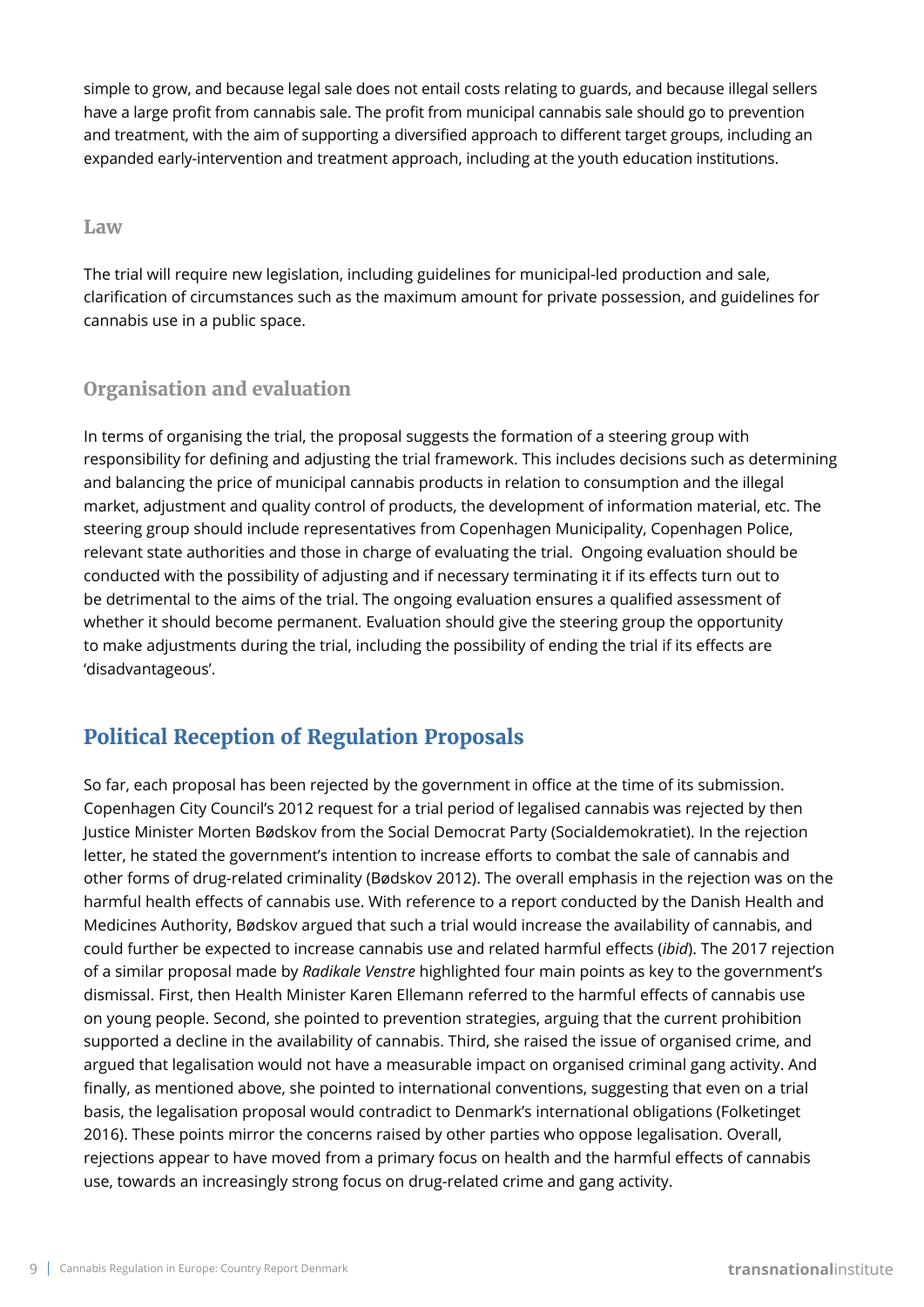## **Summary**

To summarise, the context of cannabis policy and enforcement practice in Denmark has been increasingly repressive, shifting from an environment of tolerance towards a 'zero-tolerance' approach to the sale, use, and possession of cannabis. Political opposition to legalisation (and likewise, decriminalisation) so far outweighs support, and widespread media attention on the issue of medicinal cannabis since 2016 has not altered political positions on cannabis for recreational use. The issue of gang conflicts and organised crime, particularly in 2017, contributed to renewed public and political attention to cannabis dealers and users, but with the exception of one political party, *Radikale Venstre,* this has not led to increased political support for legislative proposals. That said, the issue of legalisation is kept alive through regular hearings and conferences held at the Danish parliament and media debates. Most recently, the former chair of the Social Democratic Party's Parliamentary Group spoke out in favour of legalised cannabis in opposition to the official party line (DR 2018c). It remains to be seen whether other cities such as Aarhus will continue to submit similar proposals, and whether this might strengthen calls for legalisation.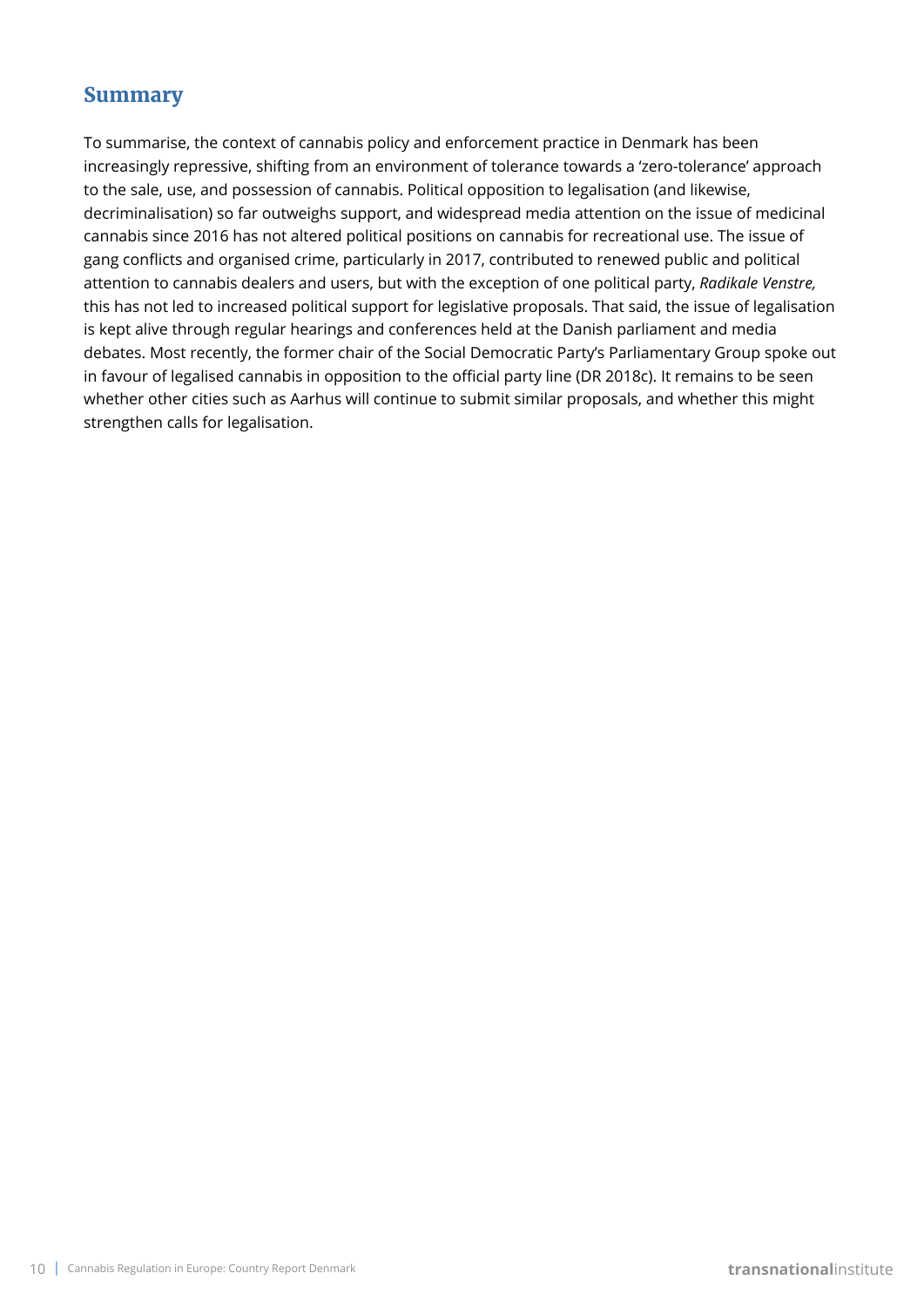## **References**

- Asmussen, V. (2007) Danish Cannabis Policy in Practice: The closing of 'Pusher Street' and the cannabis market in Copenhagen. In: Fountain, J. & Korf, D. J. (eds.) *Drugs in Society: European Perspectives*. Oxford: Radcliffe Publishing.
- Asmussen, V. (2008) Cannabis policy: tightening the ties in Denmark: Perspectives on cannabis controversies, treatment and regulation in Europe. *EMCDDA Scientific Monographs Series* 8: 157-168.
- Bødskov, Morten (2012) 'Svar fra justitsminister Morten Bødskov på Københavns Kommunes anmodning af 10. februar' (Reply from Justice Minister Morten Bødskov to Copenhagen
- Municipality's request of 10 February). Accessed 10 January 2018 at: [https://www.kk.dk/sites/](https://www.kk.dk/sites/default/files/migrated/sc/Hashkonference2013-hoeringssvar.pdf) [default/files/migrated/sc/Hashkonference2013](https://www.kk.dk/sites/default/files/migrated/sc/Hashkonference2013-hoeringssvar.pdf) [hoeringssvar.pdf](https://www.kk.dk/sites/default/files/migrated/sc/Hashkonference2013-hoeringssvar.pdf)
- Cornils, K., & Greve, V. (2004) Denmark on the Road to Organized Crime. In: Fijnaut, C. & Paoli, L. (eds.). *Organized Crime in Europe: Concepts, Patterns and Control Policies in the European Union and Beyond*. Dordrecht: Springer.
- DR (2018a) 'Patientforeningen Efterlyser: Lav en liste over cannabis-læger' (The Patients' Association inquires: Make a list of cannabis doctors). Danmarks Radio, 4 January 2018. Accessed 16 January 2018 at: [https://www.dr.dk/nyheder/](https://www.dr.dk/nyheder/regionale/midtvest/patientforeningen-efterlyser-overblik-lav-en-liste-over-cannabis-laeger) [regionale/midtvest/patientforeningen-efterlyser](https://www.dr.dk/nyheder/regionale/midtvest/patientforeningen-efterlyser-overblik-lav-en-liste-over-cannabis-laeger)[overblik-lav-en-liste-over-cannabis-laeger](https://www.dr.dk/nyheder/regionale/midtvest/patientforeningen-efterlyser-overblik-lav-en-liste-over-cannabis-laeger)
- DR (2018b) 'Minister: Cannabispatienter må skifte læger'. Danmarks Radio, 7 January 2018. Accessed 16 January 2018 at: [https://www.dr.dk/nyheder/](https://www.dr.dk/nyheder/indland/minister-cannabis-patienter-maa-skifte-laege) [indland/minister-cannabis-patienter-maa-skifte](https://www.dr.dk/nyheder/indland/minister-cannabis-patienter-maa-skifte-laege)[laege](https://www.dr.dk/nyheder/indland/minister-cannabis-patienter-maa-skifte-laege)
- DR (2018c) 'Socialdemokratisk toppolitiker: Afkriminaliser og lad staten stå for hashhandlen'. Danmark's Radio, 16 May 2018. Accessed 28 May 2018 at: [https://www.dr.dk/nyheder/politik/](https://www.dr.dk/nyheder/politik/socialdemokratisk-toppolitiker-afkriminaliser-og-lad-staten-sta-hashhandlen) [socialdemokratisk-toppolitiker-afkriminaliser-og](https://www.dr.dk/nyheder/politik/socialdemokratisk-toppolitiker-afkriminaliser-og-lad-staten-sta-hashhandlen)[lad-staten-sta-hashhandlen](https://www.dr.dk/nyheder/politik/socialdemokratisk-toppolitiker-afkriminaliser-og-lad-staten-sta-hashhandlen)
- DR (2018d) 'Politiet intensiverer aktioner: stiller man hashboder op så fjerner vi dem'. Danmark's Radio. 27 May 2018. Accessed 28 May 2018 at: [https://](https://www.dr.dk/nyheder/indland/politiet-intensiverer-aktioner-stiller-man-hashboder-op-sa-fjerner-vi-dem ) [www.dr.dk/nyheder/indland/politiet-intensiverer](https://www.dr.dk/nyheder/indland/politiet-intensiverer-aktioner-stiller-man-hashboder-op-sa-fjerner-vi-dem )[aktioner-stiller-man-hashboder-op-sa-fjerner-vi-dem](https://www.dr.dk/nyheder/indland/politiet-intensiverer-aktioner-stiller-man-hashboder-op-sa-fjerner-vi-dem )
- DSAM (2018) 'Høringssvar til forsøgsordning med medicinsk cannabis'. Accessed 24 April 2018 at: [http://www.dsam.dk/files/305/h35\\_47\\_2017\\_](http://www.dsam.dk/files/305/h35_47_2017_hoeringssvar_til_forsoegsordning_med_medicinsk_cannabis.pdf) [hoeringssvar\\_til\\_forsoegsordning\\_med\\_medicinsk\\_](http://www.dsam.dk/files/305/h35_47_2017_hoeringssvar_til_forsoegsordning_med_medicinsk_cannabis.pdf) [cannabis.pdf](http://www.dsam.dk/files/305/h35_47_2017_hoeringssvar_til_forsoegsordning_med_medicinsk_cannabis.pdf)
- Folketinget (2017) '1. behandling af beslutningsforslag nr. B 41: Forslag til folketingsbeslutning om at legalisere cannabis i en 3-årig prøveperiode'. Folketinget. Accessed 10 January 2018 at: [http://](http://www.folketingstidende.dk/RIpdf/samling/20161/forhandlinger/M77/20161_M77_helemoedet.pdf#nameddest=B41) [www.folketingstidende.dk/RIpdf/samling/20161/](http://www.folketingstidende.dk/RIpdf/samling/20161/forhandlinger/M77/20161_M77_helemoedet.pdf#nameddest=B41) [forhandlinger/M77/20161\\_M77\\_helemoedet.](http://www.folketingstidende.dk/RIpdf/samling/20161/forhandlinger/M77/20161_M77_helemoedet.pdf#nameddest=B41) [pdf#nameddest=B41](http://www.folketingstidende.dk/RIpdf/samling/20161/forhandlinger/M77/20161_M77_helemoedet.pdf#nameddest=B41)
- Folketinget (2016) Beslutningsforslag nr. B41. 'Forslag til folketingsbeslutning om at legalisere cannabis i en 3-årig prøveperiode'. Accessed at: [http://www.](http://www.ft.dk/ripdf/samling/20161/beslutningsforslag/b41/20161_b41_som_fremsat.pdf) [ft.dk/ripdf/samling/20161/beslutningsforslag/](http://www.ft.dk/ripdf/samling/20161/beslutningsforslag/b41/20161_b41_som_fremsat.pdf) [b41/20161\\_b41\\_som\\_fremsat.pdf](http://www.ft.dk/ripdf/samling/20161/beslutningsforslag/b41/20161_b41_som_fremsat.pdf)
- Frank, V. A. (2008) 'Danish drug policy shifting from liberalism to repression'. *Drugs and Alcohol Today* 8(2): 26-33
- Frank, V. & Dahl, H. V. (2012) 'Introduktion: Cannabis i Danmark' ( pp. 7-22). In Dahl, H. V. and Frank, V. A. (Eds.) *Cannabis. Forbrug, Interventioner og Marked i Danmark*. Aarhus: Aarhus Universitetsforlag.
- Houborg, E. (2010) 'Control and Welfare in Danish Drug Policy'. *The Journal of Drug Issues* 40(4): 783-804.
- Houborg, E. & Pedersen, M. M. (2013) 'Håndhævelse af narkotikalovgivningen vedr. besiddelse af illegale stoffer til eget forbrug efter 2004'. Justitsministeriet. Accessed 23 April 2018 at: [http://](http://www.justitsministeriet.dk/sites/default/files/media/Pressemeddelelser/pdf/2013/Haandhaevelse%20af%20narkotikalovgivningen_august_2013.pdf) [www.justitsministeriet.dk/sites/default/files/media/](http://www.justitsministeriet.dk/sites/default/files/media/Pressemeddelelser/pdf/2013/Haandhaevelse%20af%20narkotikalovgivningen_august_2013.pdf) [Pressemeddelelser/pdf/2013/Haandhaevelse%20](http://www.justitsministeriet.dk/sites/default/files/media/Pressemeddelelser/pdf/2013/Haandhaevelse%20af%20narkotikalovgivningen_august_2013.pdf) [af%20narkotikalovgivningen\\_august\\_2013.pdf](http://www.justitsministeriet.dk/sites/default/files/media/Pressemeddelelser/pdf/2013/Haandhaevelse%20af%20narkotikalovgivningen_august_2013.pdf)
- Houborg, E. & Vammen, K. S. (2012). 'Hashbekymringer 1965-1969' (pp. 23-49). In *Cannabis-Forbrug, Interventioner Og Marked I Danmark*. Aarhus Universitetsforlag.
- Information (2016) 'Undersøgelse; Politiet straffer stadig stofbrugere unødvendigt hårdt'. *Information*, 8 February 2016. Accessed at: [https://www.](https://www.information.dk/indland/2016/02/undersoegelse-politiet-straffer-stadig-stofbrugere-unoedvendigt-haardt) [information.dk/indland/2016/02/undersoegelse](https://www.information.dk/indland/2016/02/undersoegelse-politiet-straffer-stadig-stofbrugere-unoedvendigt-haardt)[politiet-straffer-stadig-stofbrugere-unoedvendigt](https://www.information.dk/indland/2016/02/undersoegelse-politiet-straffer-stadig-stofbrugere-unoedvendigt-haardt)[haardt](https://www.information.dk/indland/2016/02/undersoegelse-politiet-straffer-stadig-stofbrugere-unoedvendigt-haardt)
- Korsell, L. & Larsson, P. (2011) Organized Crime the Nordic Way. *Crime and Justice* 40(1): 519-554.
- Lægemiddelstyrelsen (2017) 'Vejledning om lægers behandling af patienter med medicinsk cannabis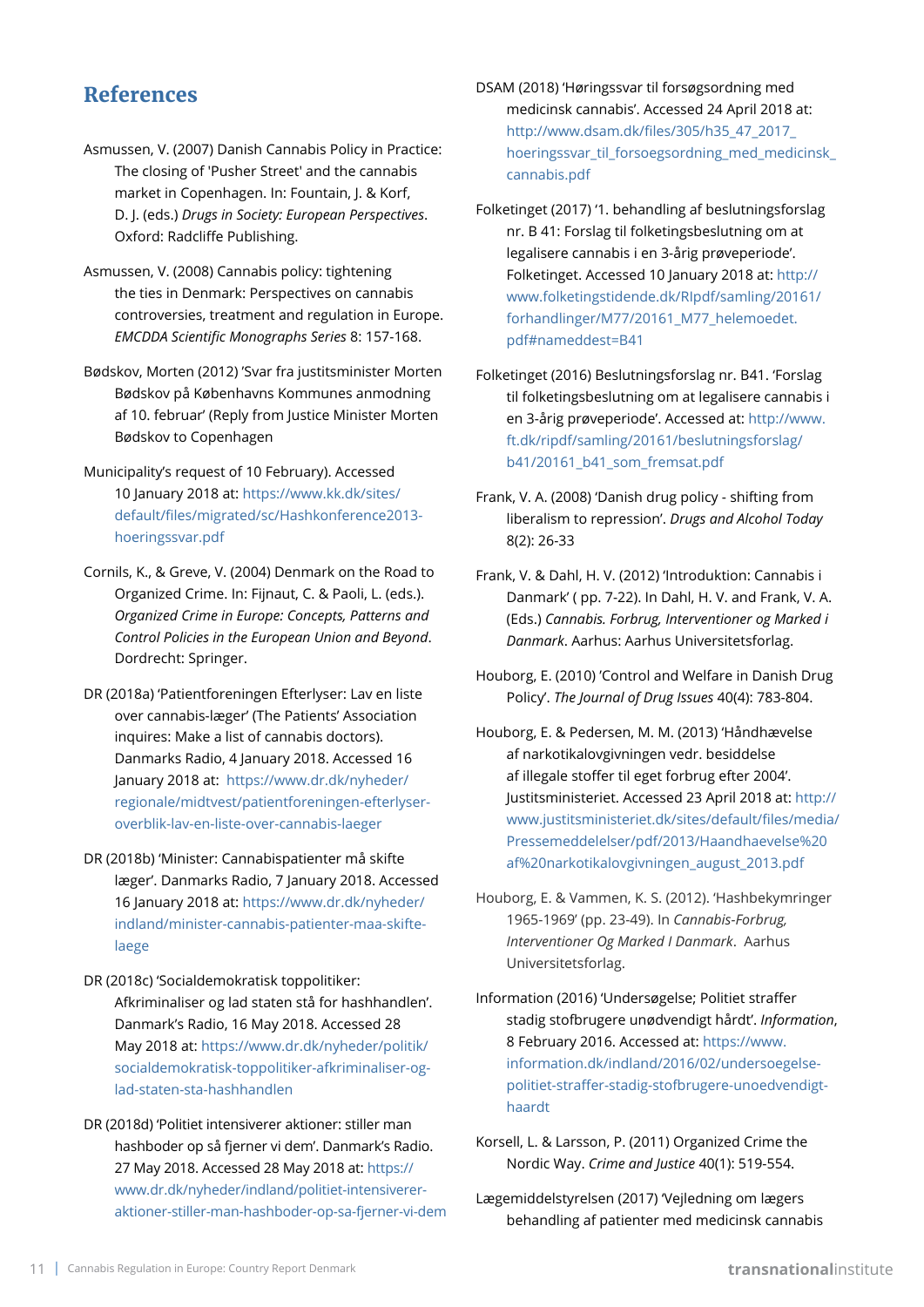omfattet af forsøgsordningen'. (Guidelines about doctors' treatment of patients with medicinal cannabis included in the trial). Accessed 21 December 2017 at: [https://laegemiddelstyrelsen.](https://laegemiddelstyrelsen.dk/da/nyheder/2017/vejledning-til-laeger-om-medicinsk-cannabis/~/media/9C3506597F624CF0B755ADE2BD8A8E69.ashx) [dk/da/nyheder/2017/vejledning-til-laeger-om](https://laegemiddelstyrelsen.dk/da/nyheder/2017/vejledning-til-laeger-om-medicinsk-cannabis/~/media/9C3506597F624CF0B755ADE2BD8A8E69.ashx)[medicinsk-cannabis/~/media/9C3506597F624CF0B](https://laegemiddelstyrelsen.dk/da/nyheder/2017/vejledning-til-laeger-om-medicinsk-cannabis/~/media/9C3506597F624CF0B755ADE2BD8A8E69.ashx) [755ADE2BD8A8E69.ashx](https://laegemiddelstyrelsen.dk/da/nyheder/2017/vejledning-til-laeger-om-medicinsk-cannabis/~/media/9C3506597F624CF0B755ADE2BD8A8E69.ashx)

- Medom, T., Hvalsø, K. & Molbech, H.C. (2017) 'Kronik: Lad Kommunen og ikke de kriminelle styre hashsalget i Aarhus'. (Let the municipality instead of the criminals rule the hash sale in Aarhus). *Aarhus Stiftstidende*, 4 November 2018. Accessed 4 January 2018 at: [https://stiften.dk/kronikker/](https://stiften.dk/kronikker/Kronik-Lad-kommunen-og-ikke-de-kriminelle-styre-hashsalget-i-Aarhus/artikel/482643) [Kronik-Lad-kommunen-og-ikke-de-kriminelle-styre](https://stiften.dk/kronikker/Kronik-Lad-kommunen-og-ikke-de-kriminelle-styre-hashsalget-i-Aarhus/artikel/482643)[hashsalget-i-Aarhus/artikel/482643](https://stiften.dk/kronikker/Kronik-Lad-kommunen-og-ikke-de-kriminelle-styre-hashsalget-i-Aarhus/artikel/482643)
- Møller, K. (2017) 'Cannabis sales and immigrant youth gangs in Denmark – An exploratory study of market structure and youth gang evolution'. *Journal of Scandinavian Studies in Criminology and Crime Prevention* 18(1): 20-34.
- Møller, K. (2011) 'How to estimate the dark figure for a victimless crime?' [Hvordan måler man mørketal for en offerløs forbrydelse?]. In: Dahl, H.V. & Frank, V.A. (Eds.) *Crime and illicit drugs [Kriminalitet og illegale rusmidler]*. Aarhus: Aarhus Universitetsforlag.
- Møller, K. & Hesse, M. (2013) 'Drug market disruption and systemic violence: Cannabis markets in Copenhagen'. *European Journal of Criminology* 10(2): 206-221.
- Møller, K. (2010) 'Policy displacement and disparate sanctioning from policing cannabis in Denmark'. *Journal of Scandinavian Studies in Criminology and Crime Prevention* 11(2): 135-150.
- Møller, K. (2009) 'Police crackdown on Christiania in Copenhagen'. *Crime, Law and Social Change* 52(4): 337-345.
- Politken (2017a) 'Flere end 60 er sigtet: Politi skygger hashkøbere på Christiania med drone'. *Politiken*, 29 November 2017. Accessed 17 January 2018 at: [https://politiken.dk/indland/kobenhavn/](https://politiken.dk/indland/kobenhavn/art6228773/Politi-skygger-hashk%C3%B8bere-p%C3%A5-Christiania-med-drone) [art6228773/Politi-skygger-hashk%C3%B8bere](https://politiken.dk/indland/kobenhavn/art6228773/Politi-skygger-hashk%C3%B8bere-p%C3%A5-Christiania-med-drone)[p%C3%A5-Christiania-med-drone](https://politiken.dk/indland/kobenhavn/art6228773/Politi-skygger-hashk%C3%B8bere-p%C3%A5-Christiania-med-drone)
- Politiken (2017b) 'Overblik: 4 dræbte og 20 sårede: Her er alle skudepisoder i København siden 12 juni'. *Politiken*, 9 November 2017. Accessed 5 January 2018 at: [https://politiken.dk/indland/art6186074/4](https://politiken.dk/indland/art6186074/4-dr%C3%A6bte-og-20-s%C3%A5rede-Her-er-alle-skudepisoder-i-K%C3%B8benhavn-siden-12.-juni) [dr%C3%A6bte-og-20-s%C3%A5rede-Her-er-alle](https://politiken.dk/indland/art6186074/4-dr%C3%A6bte-og-20-s%C3%A5rede-Her-er-alle-skudepisoder-i-K%C3%B8benhavn-siden-12.-juni)[skudepisoder-i-K%C3%B8benhavn-siden-12.-juni](https://politiken.dk/indland/art6186074/4-dr%C3%A6bte-og-20-s%C3%A5rede-Her-er-alle-skudepisoder-i-K%C3%B8benhavn-siden-12.-juni)
- Søgaard, T. F. (2017) 'Building a Drug Phone: An ethnographic study of local drug distribution networks in Denmark'. Paper presented at the 28th Conference of the European Society for Social Drug Research (ESSD), Lisbon.
- The Danish College of Practitioners (2018) 'Information om udskrivning af cannabis som medicin.' (Information about prescription of cannabis as medication). Copenhagen, 1 January 2018. Accessed 16 January 2018 at: [http://www.dsam.dk/](http://www.dsam.dk/files/55/info_om_cannabis_som_medicin_010118.pdf) [files/55/info\\_om\\_cannabis\\_som\\_medicin\\_010118.](http://www.dsam.dk/files/55/info_om_cannabis_som_medicin_010118.pdf) [pdf](http://www.dsam.dk/files/55/info_om_cannabis_som_medicin_010118.pdf)
- VG Nyheter (2017) 'Historisk i Stortinget: Slutt paa straf for rusmisbrukere'. *VG Nyheter* 13 December 2017. Accessed 5. January 2018: [https://www.vg.no/](https://www.vg.no/nyheter/innenriks/rusmidler/historisk-i-stortinget-slutt-paa-straff-for-rusmisbrukere/a/24209948/) [nyheter/innenriks/rusmidler/historisk-i-stortinget](https://www.vg.no/nyheter/innenriks/rusmidler/historisk-i-stortinget-slutt-paa-straff-for-rusmisbrukere/a/24209948/)[slutt-paa-straff-for-rusmisbrukere/a/24209948/](https://www.vg.no/nyheter/innenriks/rusmidler/historisk-i-stortinget-slutt-paa-straff-for-rusmisbrukere/a/24209948/)

## **Endnotes**

**1.** In support were: *Enhedslisten, Socialistisk Folkeparti, Alternativet, Radikale Venstre*, and *Liberal Alliance*, while *Socialdemokratiet, Venstre, Konservative*, and *Dansk Folkeparti* oppose decriminalisation.

**2.** In the 1990s biker gangs, especially Hells Angels and Bandidos, fought about territories in what was called the 'big Nordic biker war' (for details see e.g. Storgaard 2000). In this period Christiania's inhabitants were involved in securing that hard drugs were not sold in Christiania, but that Pusher Street stayed as a cannabis market solely (ibid).